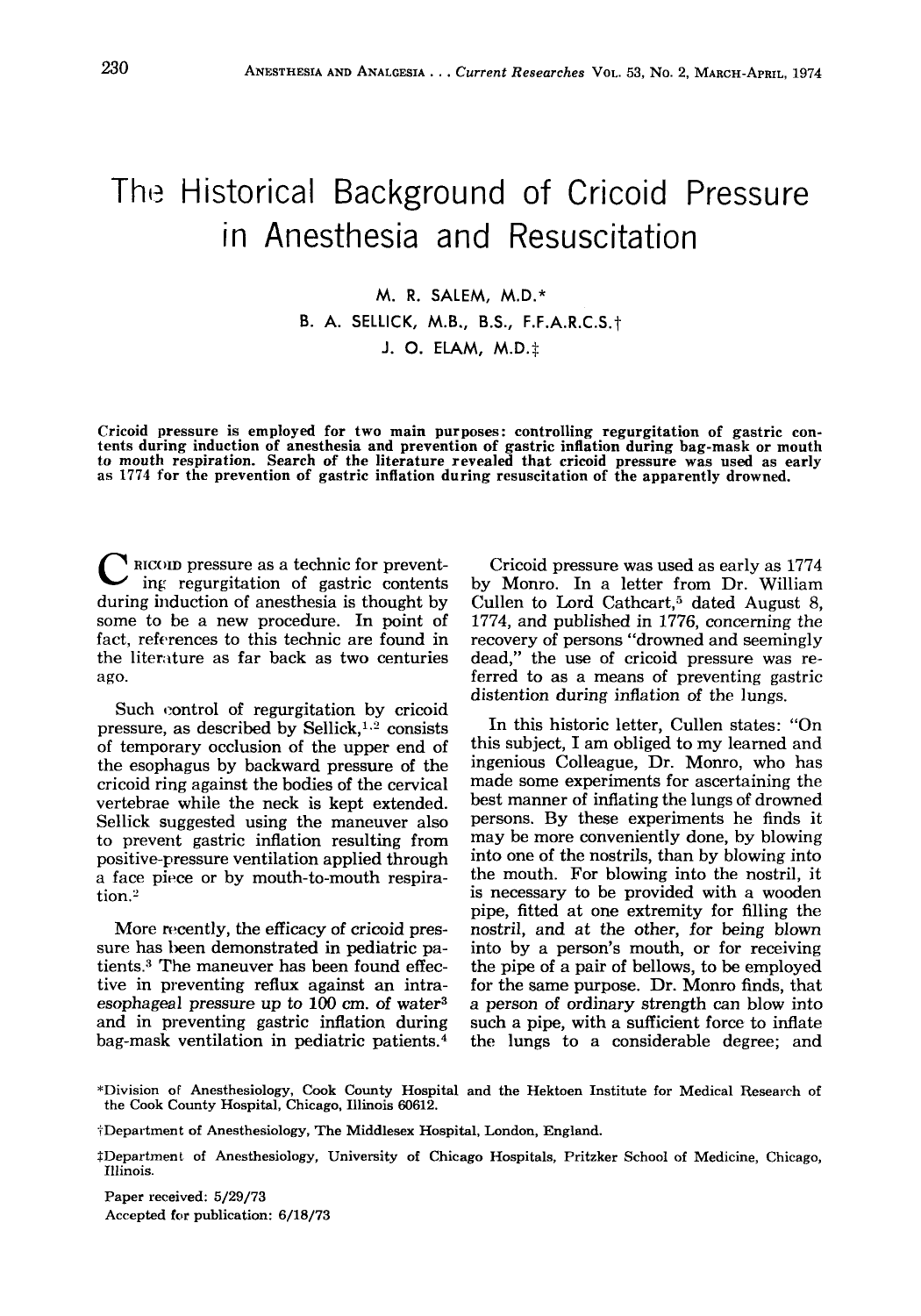thinks the warm air from the lungs of a living person, will be most conveniently employed at first; but when it is not soon effectual, in restoring the respiration of the drowned person, and that a longer continuance of the inflation is necessary, it may be proper to employ a pair of bellows, large enough at once to contain the quantity of air necessary to inflate the lungs to a due degree.

"Whether the blowing in is done by a person's mouth, or by bellows, Dr. Monro observes, that the air is ready to pass by the gullet into the stomach; but that this may be prevented, by pressing the lower part of the larynx backwards upon the gullet. To persons of a little knowledge in anatomy, it is to be observed, that the pressure should be only on the cricoid cartilage, by which the gullet may be straitened, while the passage through the larynx is not interrupted.

"When, by blowing thus into the nostril, it can be perceived, by the raising of the chest or belly, that the lungs are filled with air, the blowing in should cease; and, by pressing the breast and belly, the air received into the lungs should be again expelled; then the blowing and expulsion should be again repeated; and thus the practice is to be continued, so as to imitate as exactly as possible, the alternate motions of natural respiration.

"It is hardly necessary to observe, that when the blowing into the nostril is practiced, the other nostril and the mouth should be accurately closed.

"If it should happen, that, in this practice, the air does not seem to pass readily into the lungs, Dr. Munro informs me, it is very practicable to introduce directly into the glottis and trachea a crooked tube, such as the catheter used for a male adult. For this he offers the following directions: The surgeon should place himself on the right side of the patient, and introducing the forefinger of his left hand at the right corner of the patient's mouth, he should push the point of it behind the epiglottis; and using this as a directory, he may enter the catheter which he holds in his right hand, at the left corner of the patient's mouth, till the end of it is passed beyond the point of his forefinger; and it is then to be let fall, rather than pushed into the glottis; and through this tube, by a proper syringe applied to it, air may be with certainty blown into the lungs. **I** observe, that some such measure had been proposed by Mons. **Le** Cat in France; but I have not learned that it has ever been put in practice, and I am afraid it may be attended with several difficulties, and must be left to the discretion of surgeons, who may be properly provided and instructed for this purpose."

Reference to pressure on the larynx was also mentioned by Hunter, $6$  in 1776, as a means of preventing insufflation of the stomach during inflation of the lungs by a bellows. In his article he states:

"If during the operation of the bellows, the larynx be gently pressed against the oesophagus and spine, it will prevent the stomach and intestines being too much distended by the air, and leave room for the application of more effectual stimuli to those parts. This pressure however, must be conducted with judgment and caution, so that the trachea and the aperture into the larynx may both be left perfectly free."

#### **COMMENTS**

Cullen<sup>5</sup> emphasized that pressure should be only on the cricoid cartilage, *so* that

\* M. **RAMEZ SALEM,** M.D., is Associate Director, Department of Anesthesiology at Cook County Hospital, and Professor of Anesthesiology at Loyola University, Stritch School of Medicine, Chicago, Illinois. He served his Residency at the University of Chicago (Illinois) Hospitals and Clinics. After graduation from the Faculty of Medicine of Cairo University in his native Egypt, Dr. Salem was associated with the American University Hospital, Beirut, Lebanon and St. Louis University (Missouri) School of Medicine, and the University of Chicago, Pritzker School of Medicine.